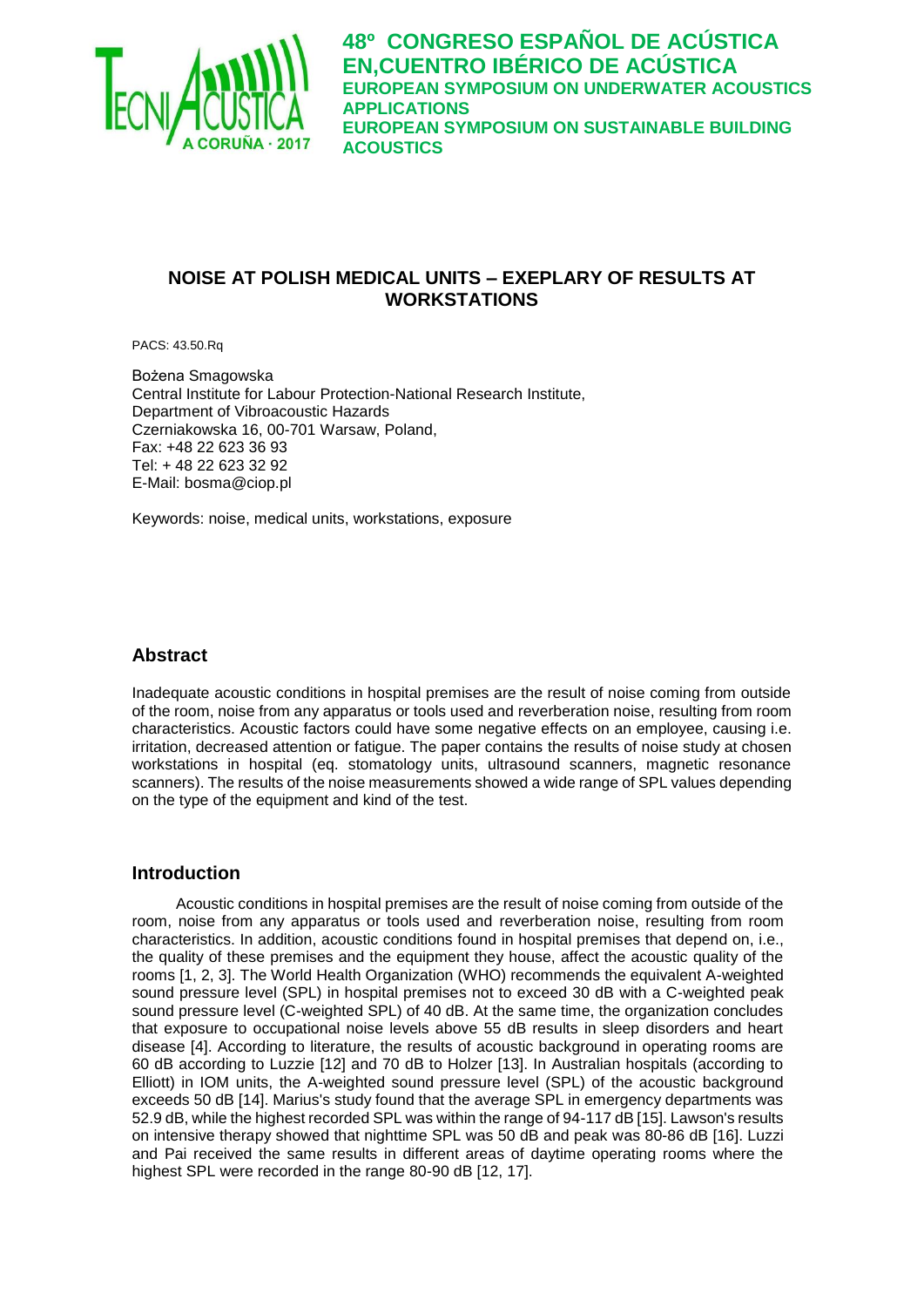

The effects of noise on the hearing organ occur when worker is exposed to noise levels of 80-90 dB, while other effects (other than hearing impairment) occur at noise levels of 45-55 dB [5, 6,7]. Exposure to noise with levels exceeding 80 dB results in permanent or temporary shifts of hearing threshold [8]. Effects other than hearing impairment are visible in the endocrine and autonomic systems [5, 8]. In this sense, the assessment of the non-auditory impact of occupational noise in hospitals is important for both staff and patients [1,2, 9, 10, 11]. Also the annoyance should be taken into account in assessing the exposure to noise in the medical work environment. It results from the specificity of the work on workstations. Acoustic factors could cause some negative effects on an employee, causing i.e. irritation, decreased attention or fatigue a general reaction, expressing dissatisfaction and resistance to work environment.

## **Test method**

The noise test method at workstations consists of determining the SPL values based on measurements in order to assess objective acoustic conditions in a given work environment. The noise exposure assessment is carried out by comparing the measured values of the hazardous factor with the limit values. Noise measurements are carried out using an indirect method in accordance with the requirements of standards: PN-N-01307: 1994, PN-EN ISO 9612: 2011 and PN-N-01338: 2010 [10, 18, 19] and with the research procedure developed by the Central Institute for Labour Protection - National Research Institute (CIOP-PIB) [20].

For the purpose of assessing the exposure to noise of an employee at a given workstation, noise measurements are carried out at typical locations where the worker is present; taking into account the standard operating conditions of the tool or device that is the source of the noise. Prior to measuring the noise, the sources of the noise and, depending on the type of machinery and equipment, the work stations, as well as the type of work and activities involved, the appropriate measurement strategy and the measuring equipment should be determined. According to the requirements contained in the PN-EN ISO 9612 standard, there are three measurement strategies to choose from: measurements by activity, workstation measurements, full-day measurements (dosimetry).

The following values are measured:

- equivalent G-weighted SPL for infrasound noise,
- equivalent A-weighted SPL normalized to a nominal 8-hours working day, maximum Aweighted SPL and a C-weighted peak SPL in the audible frequency range.
- equivalent SPL and maximum SPL in 1/3 octave frequency bands with the center frequencies from 10 kHz to 40 kHz normalized to 8-hours using (or equivalent SPL in the one-third octave frequency bands with the center frequencies from 10 kHz to 40 kHz normalized to week) within the ultrasonic noise.

The noise limits (the Maximum Admissible Intensities - MAI) for the protection of health (in audible and ultrasonic frequencies ranges) for all employees, applicable in Poland, are set out in the Ordinance of the Minister of Labour and Social Policy of 6 June 2014 [21]. The values (for audible frequencies) listed below in Table 1 refer to all employees excluding pregnant women and young workers. For pregnant women and young workers the lower limit values are contained in the other document [22]. The limit values of ultrasonic noise at workplaces for all employees, pregnant women and young workers are presented in Table 2.

#### **Table 1 – The limit values of noise at workplaces for all employees.**

| The quantities of noise       | Limit values of noise (dB) |
|-------------------------------|----------------------------|
| Noise exposure level (LEX,8h) | 85                         |
| Maximum A-weighted SPL, LAmax | 115                        |
| Peak C-weighted SPL LCpeak    | 135                        |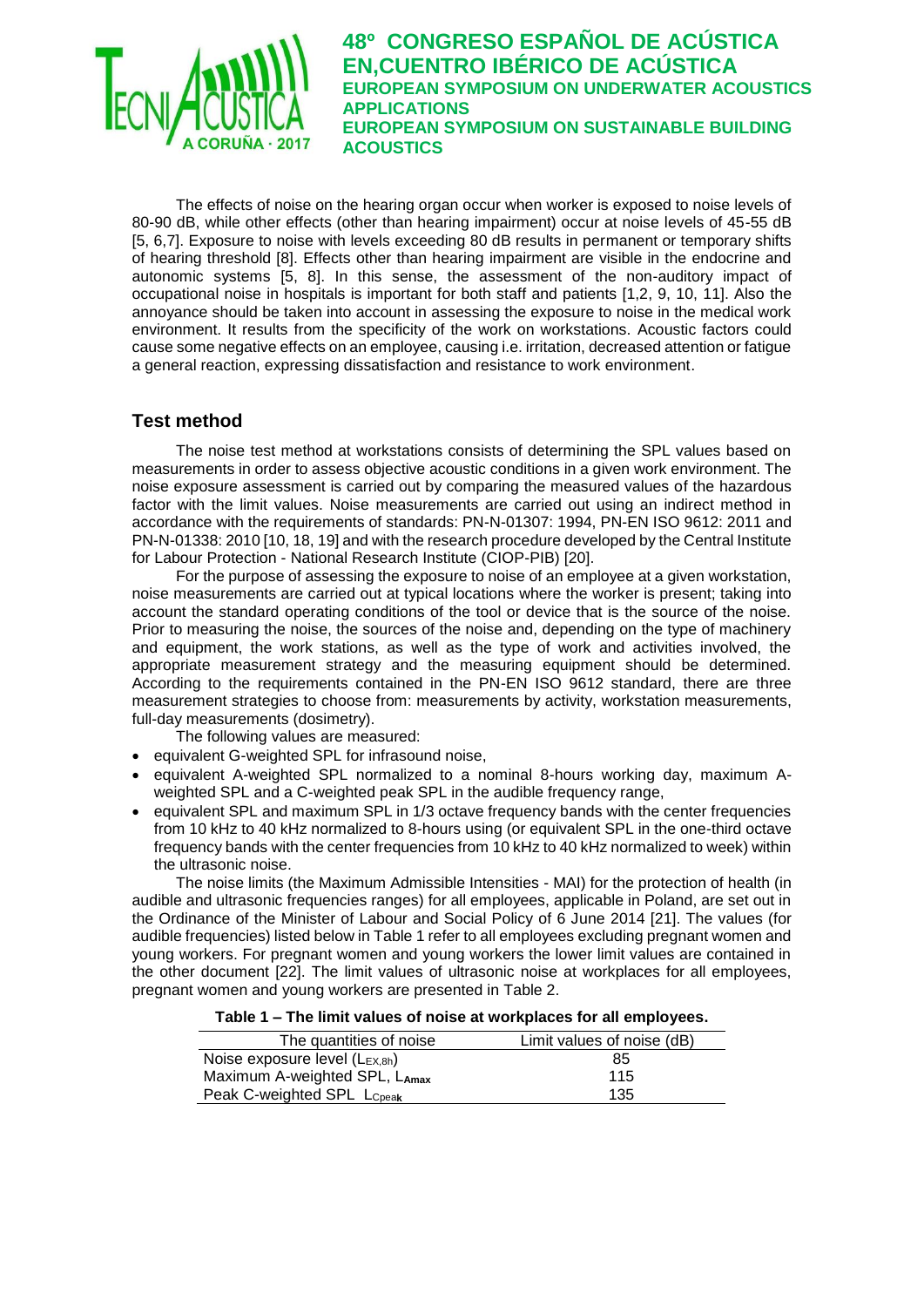

### **Table 2 – The limit values of ultrasonic noise at workplaces for all employees.**

| The center frequencies of 1/3 | Equivalent SPL                                 | Maximum SPL                                      |
|-------------------------------|------------------------------------------------|--------------------------------------------------|
| octave frequency bands [kHz]  | $L_{\text{feq,8h}}$ or $L_{\text{feq,w}}$ [dB] | $L_{\text{fmax}}$ , or $L_{\text{f max},w}$ (dB) |
| 10; 12,5; 16                  | 80 (75*)                                       | 100                                              |
| 20                            | 90(85))                                        | 110                                              |
| 25                            | 105 (100*)                                     | 125                                              |
| 31,5;40;                      | 110 (105*)                                     | 130                                              |

*<sup>1</sup>Limit value of equivalent SPL of ultrasonic noise for women and young workers*

Noise limits (within the audible frequency range), due to the ability of employees to perform basic tasks on selected types of positions, are determined by the Polish Standard PN-N-01307: 1994 [10]. Table 3 lists acceptable noise levels at workstations that define the annoyance criterion. The Polish Standard PN-N-01338: 2010 "Acoustics- Measurement and evaluation of infrasound noise at workstations" applies for the annoyance criterion of infrasonic noise [19]. According to this document, acceptable noise levels of infrasonic noise at workplaces are contained in Table 4.

|  |  | Table 3 – Acceptable SPLs depended on activity of workers at workstations |  |  |
|--|--|---------------------------------------------------------------------------|--|--|
|--|--|---------------------------------------------------------------------------|--|--|

| Workstation                                                                                                                                                                                                                                   | Equivalent<br>A-weighted SPL (dB) |
|-----------------------------------------------------------------------------------------------------------------------------------------------------------------------------------------------------------------------------------------------|-----------------------------------|
| In direct control cabins not equipped with telephone communication<br>means; at laboratories with noise sources; in rooms with machines and<br>counting devices, typing machines, or tele printers; in other rooms of<br>similar designation. | 75                                |
| In dispatch, observation and remote control cabins equipped with<br>telephone communication means used in the process of control; in rooms<br>for performance of precision works; in other rooms of similar designation                       | 65                                |
| In administrative rooms, design office rooms, theoretical study rooms,<br>data processing rooms and other rooms of similar designation.                                                                                                       | 55                                |

#### **Table 4 – Acceptable SPLs** for the infrasonic noise

| Workstation                                                                                                                                                                              | Equivalent<br>G-weighted SPL (dB) |
|------------------------------------------------------------------------------------------------------------------------------------------------------------------------------------------|-----------------------------------|
| The equivalent continuous G-weighted SPL, normalized to a nominal 8-<br>hour working day or the 40-hour average weekly working time as<br>specified by the labour code for all employees | 102                               |
| The equivalent continuous G-weighted SPL during occupation of a<br>workstation designated for conceptual work                                                                            | 86                                |

### **The results of measurements of the noise at workstations**

The measurements of noise quantities within the range of audible and ultrasonic frequencies, were performed at the workstations of magnetic resonance scanners [23], ultrasound diagnostic apparatuses, dental units and cleaning workstations (air compress and ultrasonic washers). Measurements were performed with Svantek´s Svan 979 and Svan 948 sound analyzers and microphones (with a diameter of  $\frac{1}{2}$ " for audible frequency and  $\frac{1}{4}$ " for ultrasonic frequency). Measurement points were located in places where employees stay at workstations at distances from 0.5 (washer) to 2 m (scanner) from the machines. Noise measurements at the scanner workstations were performed during the operation of these magnetic resonance devices with a magnetic field strength of 1.5 T [23]. This kind of equipment is a widely used in medical diagnostics. The results of the measurements of the noise quantities within the range of audible frequencies performed at the workstations of magnetic resonance scanners are shown in Table 5. On the basis of the results of noise measurements at the workstations of magnetic resonance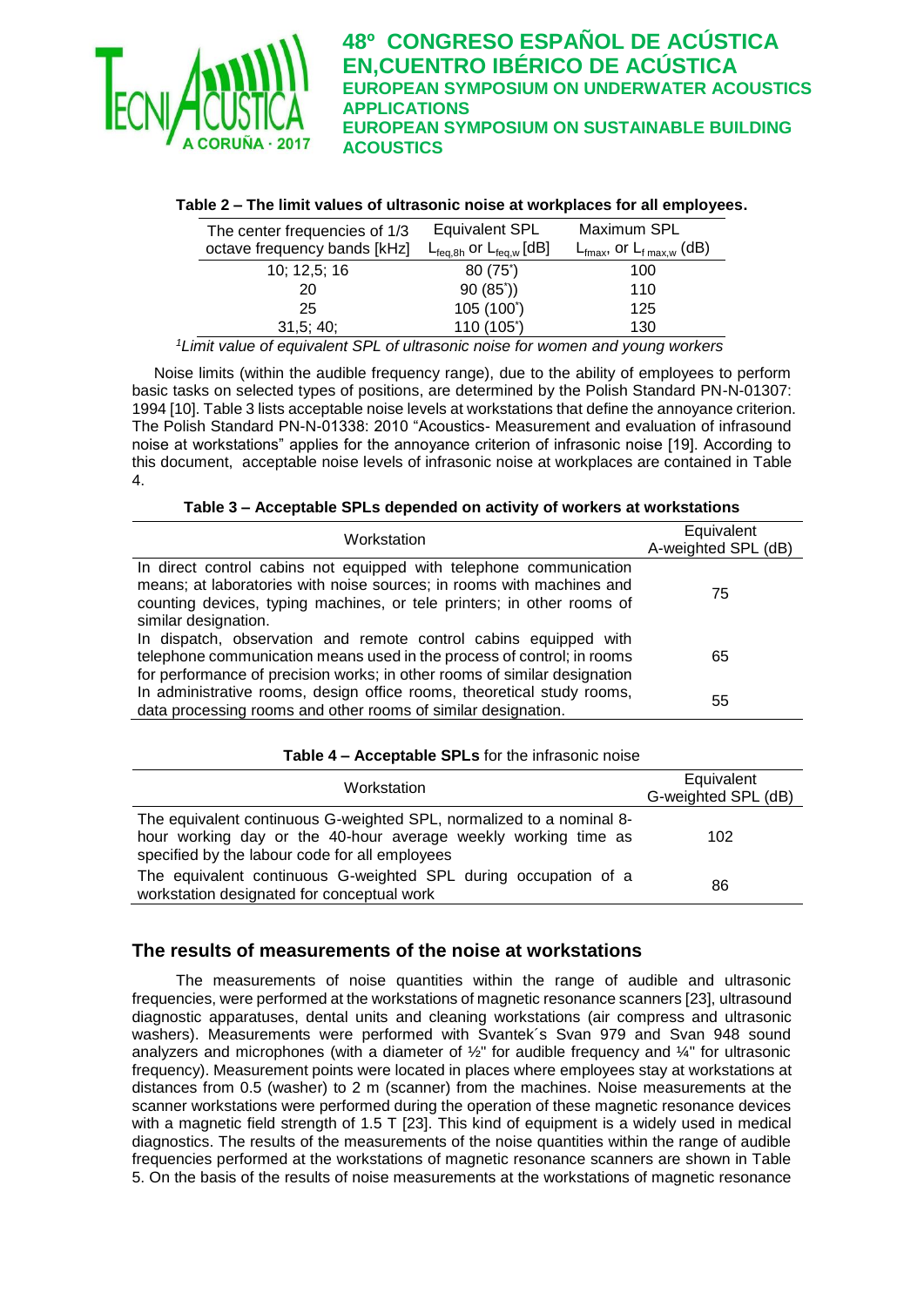

scanners, it should be stated that at the test workstations the equivalent A-weighted SPLs are within the range of 69.8 dB to 96.3 dB. The measured maximum A-weighted SPLs range are from 81.4 dB to 106.8 dB while the C-weighted peak SPLs are between 98 dB and 116.7 dB. Limit values of the maximum A-weighted SPL and the C-weighted peak SPL are not exceeded. Having regard to the limit values of noise exposure level for measured noise having the equivalent Aweighted SPL of 96.3 dB, daily exposure time should not exceed 35 minutes.

| Table 5 – The results of SPL measurements at magnetic resonance scanners [23] |  |
|-------------------------------------------------------------------------------|--|
|                                                                               |  |

| No of<br>scanner | Test                      | $\mathsf{L}_{\mathsf{Aeq}}(\mathsf{dB})$ | $L_{\text{Amax}}$ (dB) | $L_{\rm{Cpeak}}$ (dB) |
|------------------|---------------------------|------------------------------------------|------------------------|-----------------------|
| 1                | head                      | 84.7                                     | 93.8                   | 108,1                 |
|                  | heart                     | 69.8                                     | 81.4                   | 102.1                 |
| 2                | spine - the lumbar region | 88.1                                     | 93.9                   | 106.1                 |
|                  | head                      | 94.7                                     | 106.8                  | 116.7                 |
| 3                | head<br>head              | 96.3                                     | 104.0                  | 115                   |

Table 6 contains the results of SPL measurements at the workstations of ultrasound diagnostic apparatus. At these workstations the equivalent A-weighted SPLs are in the range of 61.9 dB to 73.5 dB. The limit values of equivalent A-weighted SPL for the annoyance (65 dB, see Table 3) is exceeded for two workstations of ultrasound diagnostic apparatus. The measured maximum A-weighted SPLs are in the range from 79.4 dB to 90.8 dB while the peak C-weighted SPLs are in the ranges from 98.4 dB to 108.5 dB. Limit values of SPLs at these workstations for hearing protection are not exceeded.

**Table 6 – The results of SPL measurements at ultrasound diagnostic apparatuses.**

| apparatus      | $\mathsf{L}_{\mathsf{Aeq}}$ (dB) | $L_{\text{Amax}}$ (dB) | $L_{\text{Cpeak}}$ (dB) |
|----------------|----------------------------------|------------------------|-------------------------|
| ATL HDI 5000   | 73.5                             | 90.8                   | 108.5                   |
| Siemens Elegra | 72.0                             | 84.2                   | 99.4                    |
| Voluson 730    | 61.9                             | 79.4                   | 98.4                    |

Table 7 shows the results of noise measurements at dentists' workstations. At these workstations, the equivalent A-weighted SPLs are in the range of 71.7 dB to 75.7 dB. The measured maximum A-weighted SPLs are in the range from 77.3 dB to 85.2 while peak Cweighted SPLs are between 95.7 dB and 108.2 dB. Limit values of SPLs at these workstations for hearing protection are not exceeded but the limit values of noise annoyance (65 dB) is exceeded for all workstations.

**Table 7 – The results of SPL measurements at dentists' workstations**

| No of<br>workstation | $\mathsf{L}_{\mathsf{Aeq}}$ (dB) | $L_{\text{Amax}}$ (dB) | $L_{\rm{Cpeak}}$ (dB) |
|----------------------|----------------------------------|------------------------|-----------------------|
|                      | 75.7                             | 79.0                   | 97.9                  |
|                      | 73.8                             | 83.8                   | 108.2                 |
| 3                    | 74.9                             | 77.3                   | 95.7                  |
|                      | 71 7                             | 85.2                   | 98 4                  |

The results of measurements of SPLs at cleaning workstations (by air compress) are in the Table 8. The equivalent A-weighted SPLs are within the range of 96.7 dB to 104.3 dB and exceed limit values of hearing protection. Daily the exposure time should not exceed 6 minutes for workstation No 2. The measured maximum A-weighted SPLs are in the range from 103.1 dB to 106.0 dB and the peak C-weighted SPLs are in the ranges from 116 dB to 117.9 dB. Limit values of the maximum A-weighted SPL and the C-weighted peak SPL specified for hearing protection are not exceeded. On this workstations big influence of the values of SPL has distance from worker head to nozzle of device.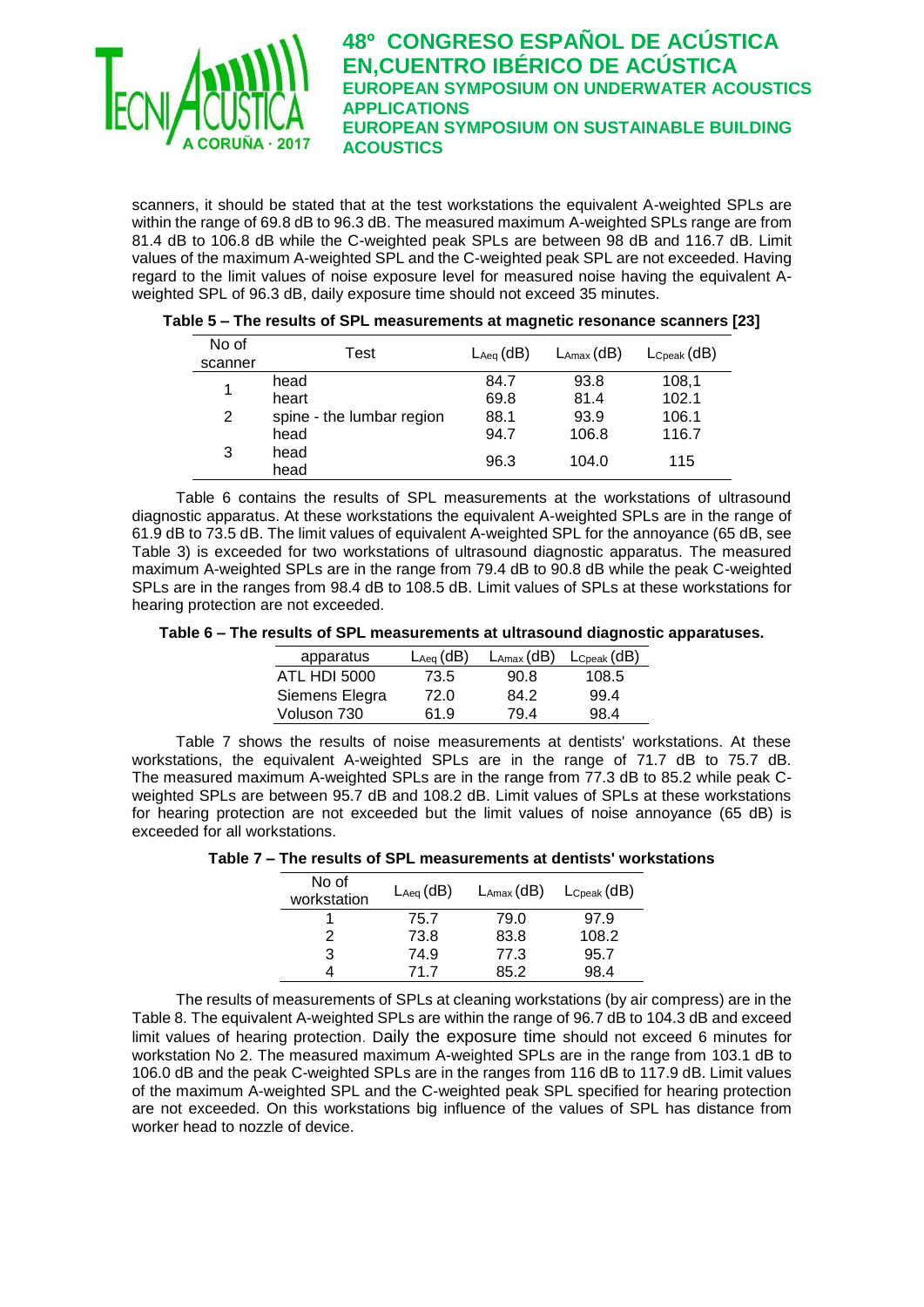

|  |  | Table 8 – The results of measurements of SPL at cleaning workstations |
|--|--|-----------------------------------------------------------------------|
|--|--|-----------------------------------------------------------------------|

| No of<br>workstation | $\mathsf{L}_{\mathsf{Aeq}}(\mathsf{dB})$ | $L_{\text{Amax}}$ (dB) | $L_{\rm Cpeak}$ (dB) |
|----------------------|------------------------------------------|------------------------|----------------------|
|                      | 96.7                                     | 103.1                  | 117.5                |
| 2                    | 99.9                                     | 104.2                  | 116.0                |
|                      | 104.3                                    | 106.0                  | 117.9                |

Ultrasonic washers are another group of devices used in medical units for ultrasonic cleaning of parts. The ultrasonic noise measurements for these devices were carried out during the washing of medical devices. Ultrasonic noise measurements (in the 10kHz to 40kHz frequency range) were performed at 8 ultrasonic cleaning workstations. Table 9 contains measurement results of equivalent SPL in 1/3 octave bands with center frequency from 10kHz to 40kHz.

**Table 9 – The results of measurements of equivalent SPL in 1/3 octave bands with center frequency from 10kHz to 40kHz at ultrasonic cleaning workstations.**

| No of   |        |          | Equivalent SPL $L_{f,eq,8h}$ . in 1/3 octave bands with center frequency |        |        |          |        |
|---------|--------|----------|--------------------------------------------------------------------------|--------|--------|----------|--------|
| washers | 10 kHz | 12.5 kHz | 16 kHz                                                                   | 20 kHz | 25 kHz | 31.5 kHz | 40 kHz |
| 1       | 65.8   | 68.7     | 77.6                                                                     | 92.5   | 84.6   | 95.5     | 115.6  |
| 2       | 59.0   | 59.0     | 66.5                                                                     | 77.4   | 79.6   | 97.2     | 114.9  |
| 3       | 72.9   | 75.2     | 84.6                                                                     | 89.5   | 89.5   | 111.2    | 116.2  |
| 4       | 63.7   | 69.5     | 83.5                                                                     | 82.2   | 83.4   | 107.4    | 110.8  |
| 5       | 64.7   | 60.8     | 69.4                                                                     | 80.6   | 75.8   | 90.9     | 110.9  |
| 6       | 63.8   | 66.5     | 75.2                                                                     | 85.9   | 76.0   | 94.4     | 108.9  |
| 7       | 70.0   | 80.0     | 77.8                                                                     | 77.0   | 99.5   | 99       | 79.3   |
| 8       | 74.3   | 85.2     | 75.4                                                                     | 74.6   | 100.4  | 81.8     | 68.1   |

For ultrasonic cleaning workstations (except for washer No 6), the limit values of equivalent SPL in 1/3 octave bands normalized to nominal 8h working day of ultrasonic noise are exceeded. The biggest difference between the limit SPL in the 1/3 octave band with center frequency of 40 kHz (110 dB) and a measured equivalent A-weighted SPL (116.2 dB) is 6.2 dB, for the washer No 3. In this case daily exposure time should be no longer than 115 minutes.

## **Summary**

In conclusion. it should be noted that the performed measurements have shown a wide range of SPL values depending on the type of device and kind of the test (magnetic resonance scanner) or operation of the device (air compress and washer). Based on the conducted occupational noise measurements (in audible and ultrasonic frequencies ranges) at the selected workstations in the hospital it is concluded that:

- measured equivalent A-weighted SPLs are exceed 85 dB at workstations of magnetic resonance scanners and cleaning workstations. In this case it is necessary to determine maximum of daily exposure time.
- maximum A-weighted SPL and a C-weighted peak SPL are below the limit values for all workstations.
- in the ultrasonic frequencies. measured equivalent SPL in 1/3 octave bands with center frequency from 10kHz to 40kHz exceed the limit values for this frequency range at cleaning workstations.

The information presented in the paper confirms the harmfulness and annoyance of noise at workstations in hospitals. In order to limit the noise exposure of workers at workstations, certain technical and organizational prevention measures must be taken. If limit values (MAI) are exceeded, one of the ways to reduce the exposure to staff noise is to use a shortened exposure time.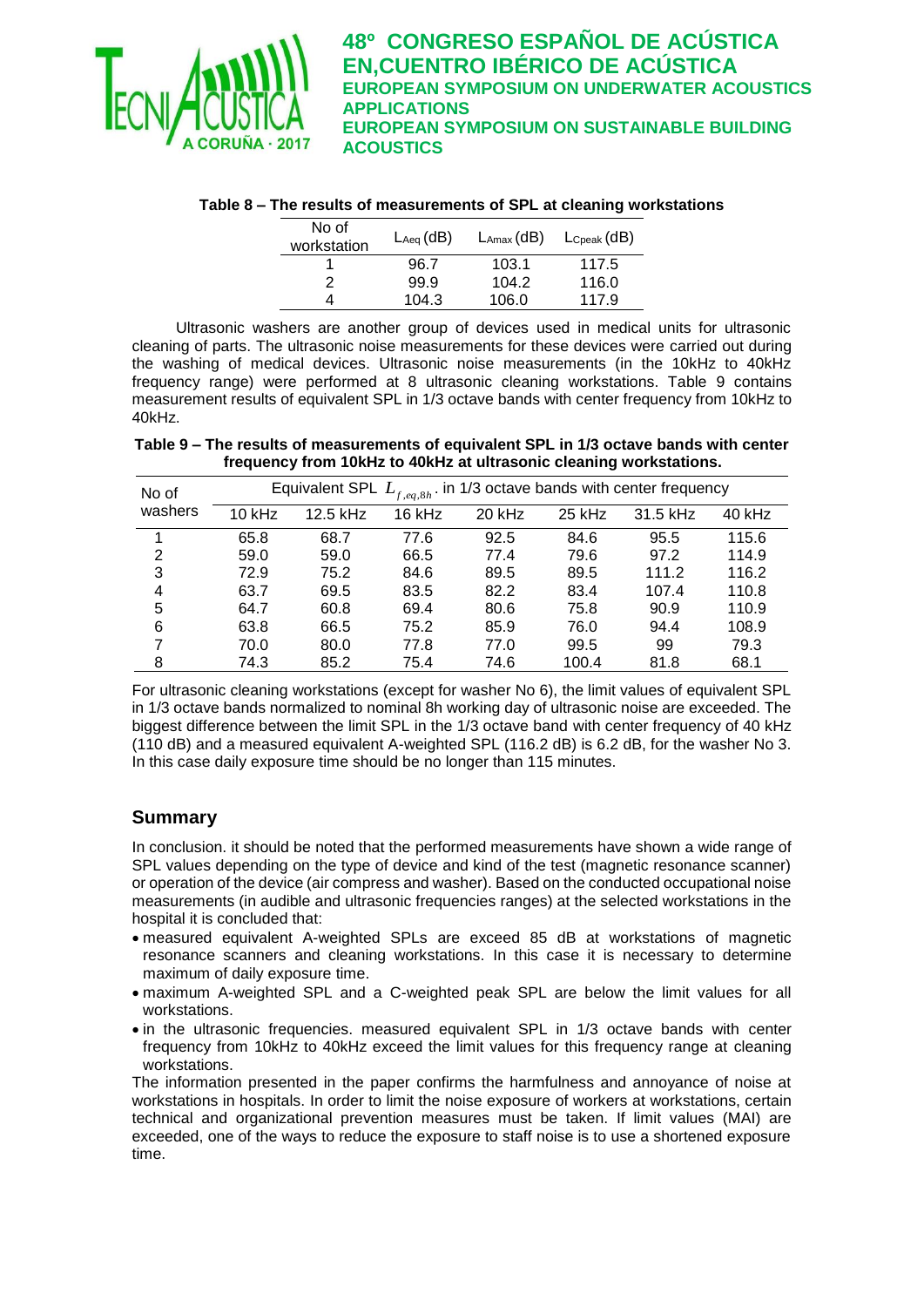

### **Acnowledgement**

This paper has been based on the results of a research task carried out within the scope of the fourth stage of the National Programme "Improvement of safety and working conditions" partly supported in 2017–2019 — within the scope of state services — by the Ministry of Labour and Social Policy. The Central Institute for Labour Protection – National Research Institute is the Programme's main coordinator

### **References**

- [1] Caracausi R.:Acoustic and Noise Effects in Hospitals*.* In: ICSV21. 2014.Beijing/Chine.
- [2] Lau Siu-Kit. Roy Kenneth P.: Noise Control in Hospital Corridor using Evidence Based Design*.*  In: ICSV21. 2014.Beijing/Chine.
- [3] Tür B.. Demiral Y.. Ergör A.. Işik Ӧ.. Ӧzcan S.. Ersoy G.:Noise Level in the Hospital Setting.In: ICSV22. 2015.Florence/Italy.
- [4] Night Noise Guideline For Europe. WHO Regional Office for Europe. Denmark 2009. ISBN 978 92 890 4173 7.
- [5] Cavuto C. et al.: Noise in Healthcare Facilities.In: ICSV22. 2015. Florence/Italy.
- [6] Smagowska B.: Objective and subjective study of noise exposure in the frequency range from 10 kHz to 40 kHz. Archives of Acoustics. 2013. Volume 38. 4. 559-563. ISSN 0137-5075.
- [7] Smagowska B.. Pawlaczyk-Łuszczyńska M. : Effects of Ultrasonic Noise on the Human Body - A Bibliographic Review. International Journal of Occupational Safety and Ergonomics (JOSE). 2013. Volume 19. 2. 195-202. ISSN: 1080-3548 online ISSN: 2376-9130.
- [8] ANSI S12 WG44: Sound & Vibration Design Guidelines for Health Care Facilities: Public Draft 2.0. January 2010. 66-68.
- [9] Lindros M.: Acoustic landscape in hospitals. Divison of Engineering Acoustics. LTH. Lund University. Box 118. SE-221 00 Lund. Sweden. Homepage: [http://www.akustik.lth.se.](http://www.akustik.lth.se/) ISSN 0281-8477.
- [10] PN-N-01307:1994 Hałas -- Dopuszczalne wartości parametrów hałasu w środowisku pracy - Wymagania dotyczące wykonywania pomiarów. [Noise. Admissible noise values in the working environment - Requirements relating to measurements**.** in Polish]
- [11] Ordinance of the Council of Minister of Labour and Social Policy dated 06 June 2014 concerning maximum admissible concentrations and intensities of hazards factors in the work environmental (Journal of Laws No. 2014. item 817). as amended: Journal of Laws No.212 item 1769 as of 28 October 2005.
- [12] Luzzi S. Falchi S. Becchi C. Baldacchini A.: Sound analysis of noise pollution in operating rooms. In: EuroNoise 2015. Maarstricht/Netherlands.
- [13] Holzer Lukas A.. Leihner A.. Kazianschutz M.. Gruber G.: Noise Measurement in Total Knee Arthroplasty. Noise & Health. July—August 2014. Vol. 16. 205-207. ISSN: 1463-1741. online 1998-4030.
- [14] Elliott RM. McKinley SM.. Eager D.: A pilot study of sound levels in an Australian adult general intensive care unit. Noise&Health.Jan—Mar 2010.vol. 12(46). 26-36.ISSN: 1463-1741. online 1998-4030.
- [15] Marius A. Tijunelis MD. Elizabeth Fitzsullivan BA. Sean O. et al.: Noise in the ED. American Journal of Emergency Medicine.2005. 23. 332–335. *ISSN:* 0969-9546;online*ISSN:* 1473-5695*.*
- [16] Lawson N. Thompson K. Saunders G. Saiz J. et al.: Sound Intensity and noise evaluation in a Critical Care Unit.American Journal of Critical Care;2010. 19: e88-e98.. ISSN: 1062-3264. online ISSN: 1937-710X.
- [17] Pai J.Y.:A Study in Hospital Noise-A Case From Taiwan. JOSE. 2007.R.13. vol.1. 83-90. ISSN: 1080-3548 online ISSN: 2376-9130.
- [18] PN-EN ISO 9612: 2011 Akustyka -- Wyznaczanie zawodowej ekspozycji na hałas -- Metoda techniczna.
- [19] PN-N-01338: 2010 Akustyka -- Pomiar i ocena hałasu infradźwiękowego na stanowiskach pracy. [in Polish. Acoustics – Measuring and assessment infrasound noise at workstations]
- [20] Radosz J.: [Procedura pomiaru hałasu ultradźwiękowego.](javascript:open_window(%22/F?func=service&doc_number=000056410&line_number=0010&service_type=TAG%22);) [Podstawy i Metody Oceny](https://pbn.nauka.gov.pl/polindex-webapp/browse/journal/journal-0f1c09fb-f35a-4ee7-9c96-86dd490dbca4;jsessionid=45026563F81DDD148E770B987A43EB4A)  [Środowiska Pracy2](https://pbn.nauka.gov.pl/polindex-webapp/browse/journal/journal-0f1c09fb-f35a-4ee7-9c96-86dd490dbca4;jsessionid=45026563F81DDD148E770B987A43EB4A)012. [Volume 4 \(74\).](https://pbn.nauka.gov.pl/polindex-webapp/browse/issue/journalissue-4d914932-0867-4fea-9216-97efc2312f16;jsessionid=45026563F81DDD148E770B987A43EB4A) 5-15. *ISSN*1231-868X. [in Polish]